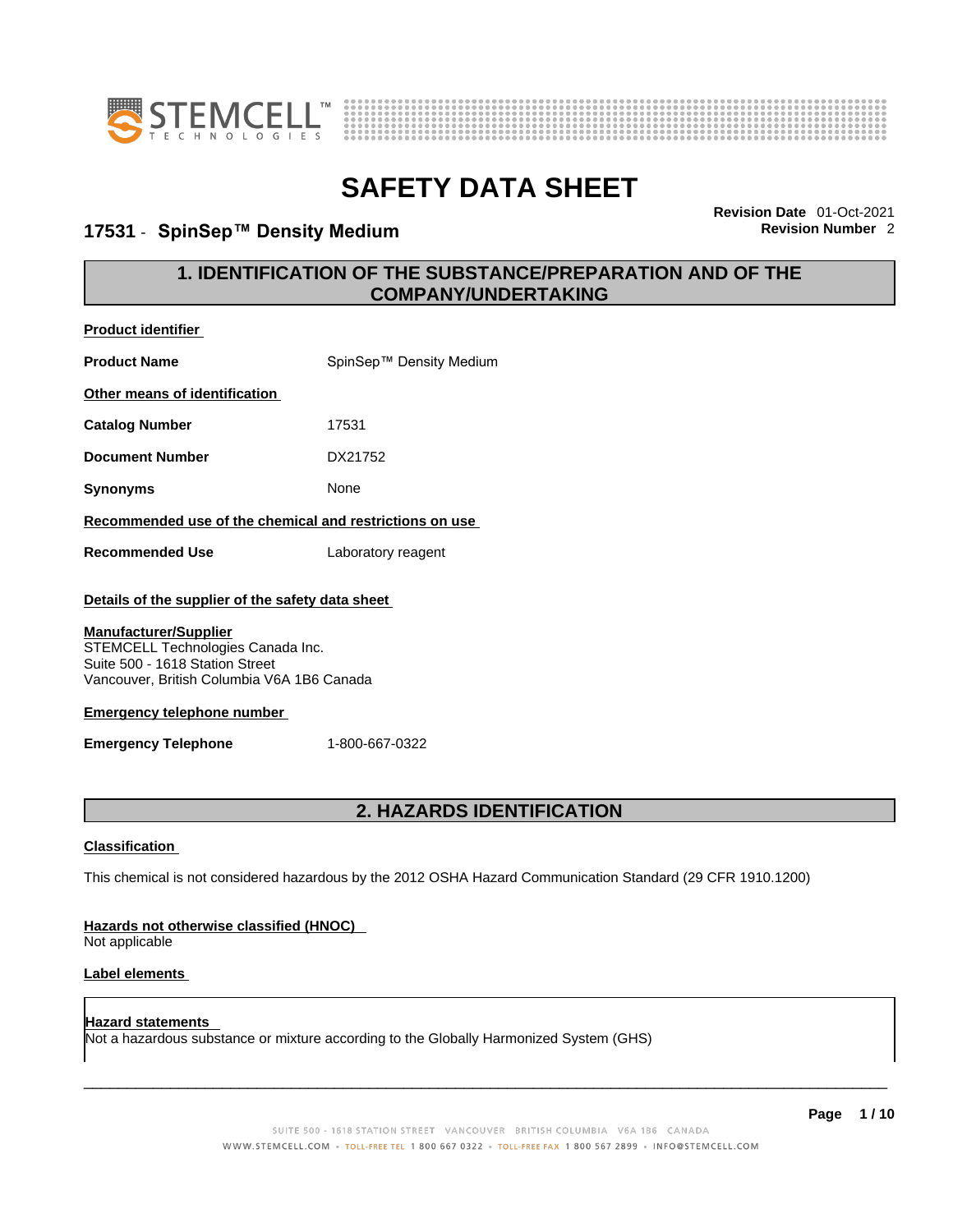



## \_\_\_\_\_\_\_\_\_\_\_\_\_\_\_\_\_\_\_\_\_\_\_\_\_\_\_\_\_\_\_\_\_\_\_\_\_\_\_\_\_\_\_\_\_\_\_\_\_\_\_\_\_\_\_\_\_\_\_\_\_\_\_\_\_\_\_\_\_\_\_\_\_\_\_\_\_\_\_\_\_\_\_\_\_\_\_\_\_\_\_\_\_ **Revision Date** 01-Oct-2021 **17531** - **SpinSep™ Density Medium Revision Number** 2

The product contains no substances which at their given concentration, are considered to be hazardous to health.

**Appearance Clear <b>Physical state** Liquid

**Odor** No data available

**Other Information**  Not applicable

**Unknown acute toxicity** 16.41755 % of the mixture consists of ingredient(s) of unknown toxicity 16.41755 % of the mixture consists of ingredient(s) of unknown acute oral toxicity 16.41755 % of the mixture consists of ingredient(s) of unknown acute dermal toxicity

16.41755 % of the mixture consists of ingredient(s) of unknown acute inhalation toxicity (gas)

16.41755 % of the mixture consists of ingredient(s) ofunknown acute inhalation toxicity (vapor)

16.41755 % of the mixture consists of ingredient(s) of unknown acute inhalation toxicity (dust/mist)

#### **3. COMPOSITION/INFORMATION ON INGREDIENTS**

#### **Substance**

Not applicable.

#### **Mixture**

Not a hazardous substance or mixture according to the Globally Harmonized System (GHS)

\*The exact percentage (concentration) of composition has been withheld as a trade secret.

#### **4. FIRST AID MEASURES**

#### **Description of first aid measures**

| <b>Inhalation</b>   | Remove to fresh air.                                                                                                    |
|---------------------|-------------------------------------------------------------------------------------------------------------------------|
| Eye contact         | Rinse thoroughly with plenty of water for at least 15 minutes, lifting lower and upper eyelids.<br>Consult a physician. |
| <b>Skin contact</b> | Wash skin with soap and water.                                                                                          |
| Ingestion           | Clean mouth with water and drink afterwards plenty of water.                                                            |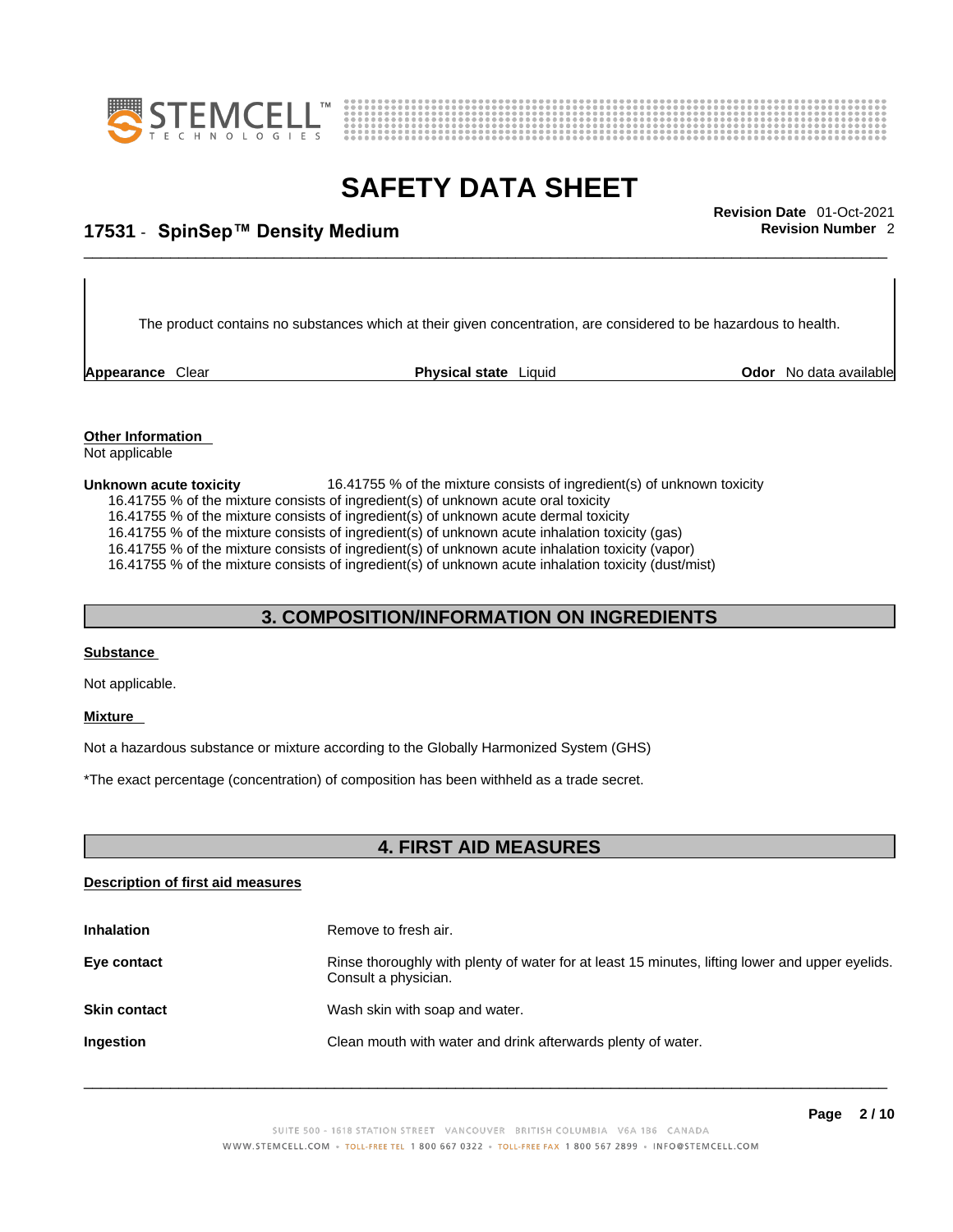



## \_\_\_\_\_\_\_\_\_\_\_\_\_\_\_\_\_\_\_\_\_\_\_\_\_\_\_\_\_\_\_\_\_\_\_\_\_\_\_\_\_\_\_\_\_\_\_\_\_\_\_\_\_\_\_\_\_\_\_\_\_\_\_\_\_\_\_\_\_\_\_\_\_\_\_\_\_\_\_\_\_\_\_\_\_\_\_\_\_\_\_\_\_ **Revision Date** 01-Oct-2021 **17531** - **SpinSep™ Density Medium Revision Number** 2

| Most important symptoms and effects, both acute and delayed                                                      |                                                                                                                                       |  |  |
|------------------------------------------------------------------------------------------------------------------|---------------------------------------------------------------------------------------------------------------------------------------|--|--|
| <b>Symptoms</b>                                                                                                  | No information available.                                                                                                             |  |  |
|                                                                                                                  | Indication of any immediate medical attention and special treatment needed                                                            |  |  |
| Note to physicians                                                                                               | Treat symptomatically.                                                                                                                |  |  |
|                                                                                                                  |                                                                                                                                       |  |  |
| <b>5. FIRE-FIGHTING MEASURES</b>                                                                                 |                                                                                                                                       |  |  |
| <b>Suitable Extinguishing Media</b>                                                                              | Use extinguishing measures that are appropriate to local circumstances and the<br>surrounding environment.                            |  |  |
| Unsuitable extinguishing media                                                                                   | CAUTION: Use of water spray when fighting fire may be inefficient.                                                                    |  |  |
| Specific hazards arising from the<br>chemical                                                                    | No information available.                                                                                                             |  |  |
| <b>Explosion data</b><br><b>Sensitivity to Mechanical Impact None.</b><br><b>Sensitivity to Static Discharge</b> | None.                                                                                                                                 |  |  |
| Special protective equipment for<br>fire-fighters                                                                | Firefighters should wear self-contained breathing apparatus and full firefighting turnout<br>gear. Use personal protection equipment. |  |  |

### **6. ACCIDENTAL RELEASE MEASURES**

#### **Personal precautions, protective equipment and emergency procedures**

| Ensure adequate ventilation.                                                         |  |  |
|--------------------------------------------------------------------------------------|--|--|
|                                                                                      |  |  |
|                                                                                      |  |  |
| See Section 12 for additional Ecological Information.                                |  |  |
| Methods and material for containment and cleaning up                                 |  |  |
| Prevent further leakage or spillage if safe to do so.                                |  |  |
| Pick up and transfer to properly labeled containers.                                 |  |  |
| Clean contaminated objects and areas thoroughly observing environmental regulations. |  |  |
|                                                                                      |  |  |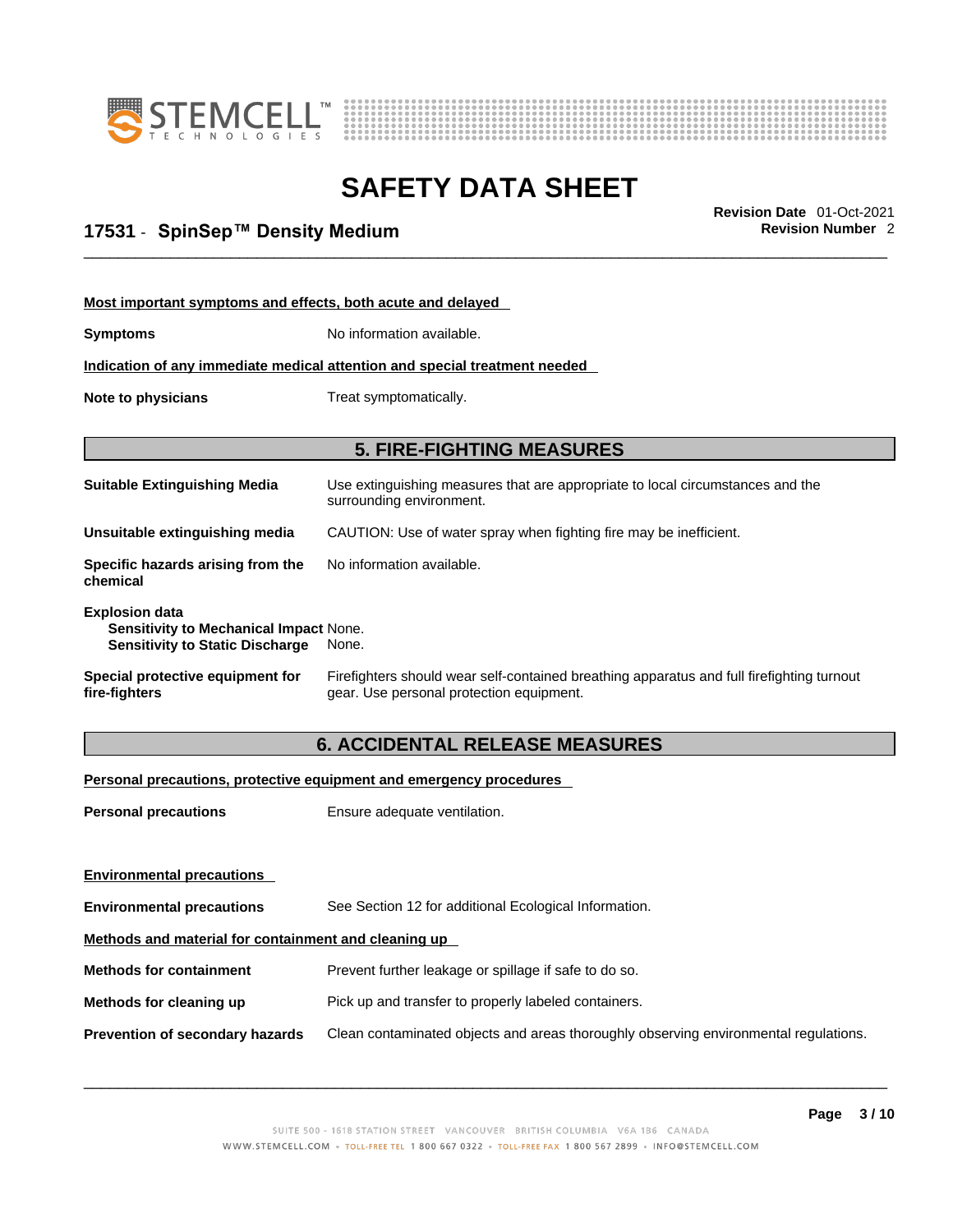



## \_\_\_\_\_\_\_\_\_\_\_\_\_\_\_\_\_\_\_\_\_\_\_\_\_\_\_\_\_\_\_\_\_\_\_\_\_\_\_\_\_\_\_\_\_\_\_\_\_\_\_\_\_\_\_\_\_\_\_\_\_\_\_\_\_\_\_\_\_\_\_\_\_\_\_\_\_\_\_\_\_\_\_\_\_\_\_\_\_\_\_\_\_ **Revision Date** 01-Oct-2021 **17531** - **SpinSep™ Density Medium Revision Number** 2

|                                                              | 7. HANDLING AND STORAGE                                                                                                                                                     |
|--------------------------------------------------------------|-----------------------------------------------------------------------------------------------------------------------------------------------------------------------------|
| <b>Precautions for safe handling</b>                         |                                                                                                                                                                             |
| Advice on safe handling                                      | Handle in accordance with good industrial hygiene and safety practice.                                                                                                      |
| Conditions for safe storage, including any incompatibilities |                                                                                                                                                                             |
| <b>Storage Conditions</b>                                    | Store in accordance with information listed on the Product Information Sheet (PIS).                                                                                         |
|                                                              | 8. EXPOSURE CONTROLS/PERSONAL PROTECTION                                                                                                                                    |
| <b>Control parameters</b>                                    |                                                                                                                                                                             |
| <b>Exposure Limits</b>                                       | This product, as supplied, does not contain any hazardous materials with occupational<br>exposure limits established by the region specific regulatory bodies.              |
| <b>Appropriate engineering controls</b>                      |                                                                                                                                                                             |
| <b>Engineering controls</b>                                  | <b>Showers</b><br>Eyewash stations<br>Ventilation systems.                                                                                                                  |
|                                                              | Individual protection measures, such as personal protective equipment                                                                                                       |
| <b>Eye/face protection</b>                                   | No special protective equipment required.                                                                                                                                   |
| Skin and body protection                                     | No special protective equipment required.                                                                                                                                   |
| <b>Respiratory protection</b>                                | No protective equipment is needed under normal use conditions. If exposure limits are<br>exceeded or irritation is experienced, ventilation and evacuation may be required. |
| <b>General hygiene considerations</b>                        | Handle in accordance with good industrial hygiene and safety practice.                                                                                                      |

### **9. PHYSICAL AND CHEMICAL PROPERTIES**

**Information on basic physical and chemical properties Physical state** Liquid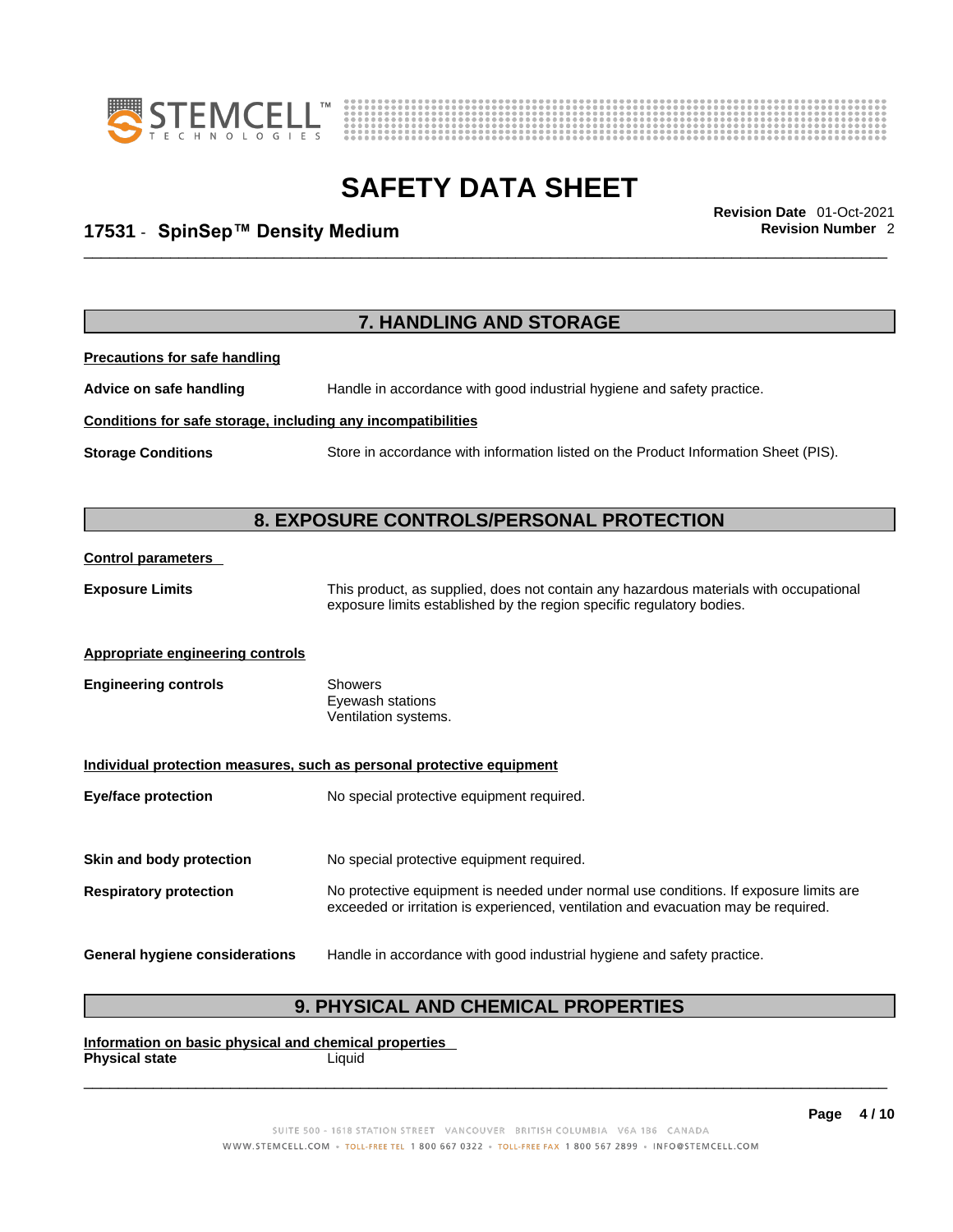



## \_\_\_\_\_\_\_\_\_\_\_\_\_\_\_\_\_\_\_\_\_\_\_\_\_\_\_\_\_\_\_\_\_\_\_\_\_\_\_\_\_\_\_\_\_\_\_\_\_\_\_\_\_\_\_\_\_\_\_\_\_\_\_\_\_\_\_\_\_\_\_\_\_\_\_\_\_\_\_\_\_\_\_\_\_\_\_\_\_\_\_\_\_ **Revision Date** 01-Oct-2021 **17531** - **SpinSep™ Density Medium Revision Number** 2

**Appearance Clear** 

**Explosive properties**<br> **Oxidizing properties**<br> **Oxidizing properties**<br> **No information available Oxidizing properties Property CONSCRUTE ACCORDING METHOD Values <b>CONSCRUTE ACCORDING METHOD METHOD METHOD VALUES Property Remarks** • **Method pH** No data available None known **Melting point / freezing point** No data available None known<br> **Rojling point / bojling range** No data available None Known None known **Boiling point / boiling range** No data available None known<br> **Flash point** None known<br>
No data available None Known None known **Flash point** No data available **Evaporation rate Cone Cone Access Mone Cone Cone Cone Access Provident Cone Cone Access Provident Cone known<br>
<b>Flammability (solid. gas)** No data available Cone Cone Known **Flammability (solid, gas)** No data available None known **Flammability Limit in Air None known None known Upper flammability limit:** No data available **Lower flammability limit:** No data available **Vapor pressure** 1980 in the Modata available 1980 in the Known None known<br> **Vapor density** 1980 in the None Known None known None known **Vapor density** No data available None known **Relative density Water solubility** No data available None known **Solubility in other solvents** No data available None known **Partition coefficient**<br> **Autoignition temperature**<br>
No data available None None known<br>
None known **Autoignition temperature** Mo data available Mone known<br> **Decomposition temperature** No data available None known **Decomposition temperature** No data available<br> **Kinematic viscosity** No data available **Kinematic viscosity No data available None known**<br> **Discussible No data available None known**<br>
None known **Dynamic viscosity No data available None known** 

**Other Information** 

**Color Color Color Color Color Color Color Color Color Color Color Color Color Color Color Color Color Color Color Color Color Color Color Color Color Color Color Color Odor No data available**<br> **Odor threshold No data available No data available** 

**Softening point**<br> **Molecular weight**<br> **Molecular weight**<br> **Molecular weight**<br> **Molecular weight No information available Molecular formula** No information available **VOC Content (%)** No information available **Liquid Density** No information available **Bulk density No information available** 

#### **10. STABILITY AND REACTIVITY**

| <b>Reactivity</b>                                                       | No information available.                 |
|-------------------------------------------------------------------------|-------------------------------------------|
| <b>Chemical stability</b>                                               | Stable under normal conditions.           |
| <b>Possibility of hazardous reactions</b> None under normal processing. |                                           |
| <b>Conditions to avoid</b>                                              | None known based on information supplied. |
| Incompatible materials                                                  | None known based on information supplied. |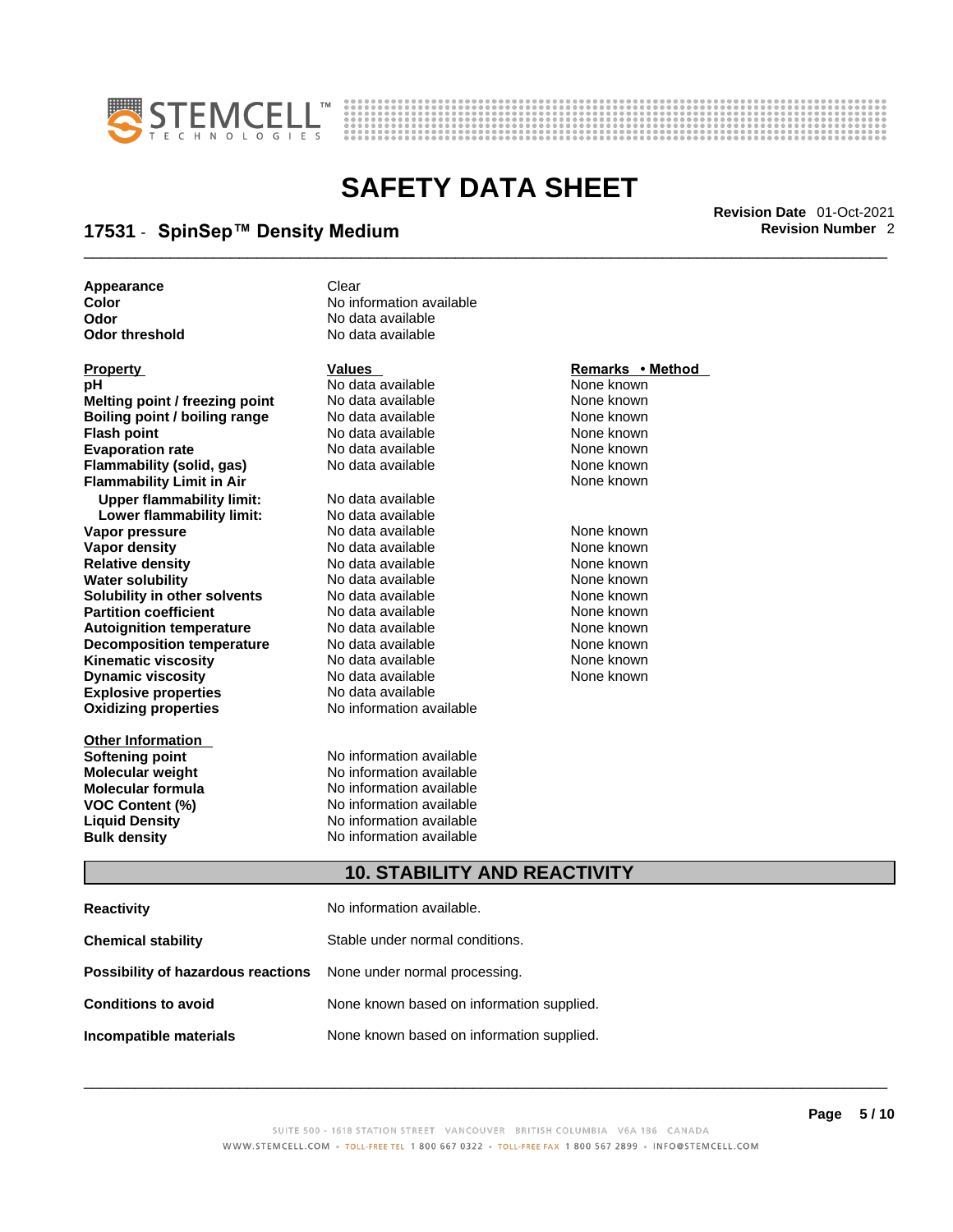



## \_\_\_\_\_\_\_\_\_\_\_\_\_\_\_\_\_\_\_\_\_\_\_\_\_\_\_\_\_\_\_\_\_\_\_\_\_\_\_\_\_\_\_\_\_\_\_\_\_\_\_\_\_\_\_\_\_\_\_\_\_\_\_\_\_\_\_\_\_\_\_\_\_\_\_\_\_\_\_\_\_\_\_\_\_\_\_\_\_\_\_\_\_ **Revision Date** 01-Oct-2021 **17531** - **SpinSep™ Density Medium Revision Number** 2

**Hazardous decomposition products** None known based on information supplied.

#### **11. TOXICOLOGICAL INFORMATION**

**Information on likely routes of exposure**

**Product Information Inhalation** Specific test data for the substance or mixture is not available. **Eye contact** Specific test data for the substance or mixture is not available. **Skin contact** Specific test data for the substance or mixture is not available. **Ingestion Specific test data for the substance or mixture is not available. Symptoms related to the physical, chemical and toxicological characteristics Symptoms** No information available. **Numerical measures of toxicity Acute toxicity The following values are calculated based on chapter 3.1 of the GHS document ATEmix** (oral) **Unknown acute toxicity** 16.41755 % of the mixture consists of ingredient(s) of unknown toxicity 16.41755 % of the mixture consists of ingredient(s) of unknown acute oral toxicity 16.41755 % of the mixture consists of ingredient(s) of unknown acute dermal toxicity 16.41755 % of the mixture consists of ingredient(s) of unknown acute inhalation toxicity (gas) 16.41755 % of the mixture consists of ingredient(s) of unknown acute inhalation toxicity (vapor) 16.41755 % of the mixture consists of ingredient(s) of unknown acute inhalation toxicity (dust/mist) Product Information **Delayed and immediate effects as well as chronic effects from short and long-term exposure Skin corrosion/irritation** No information available. Product Information **Serious eye damage/eye irritation** No information available. Product Information **Respiratory or skin sensitization** No information available. Product Information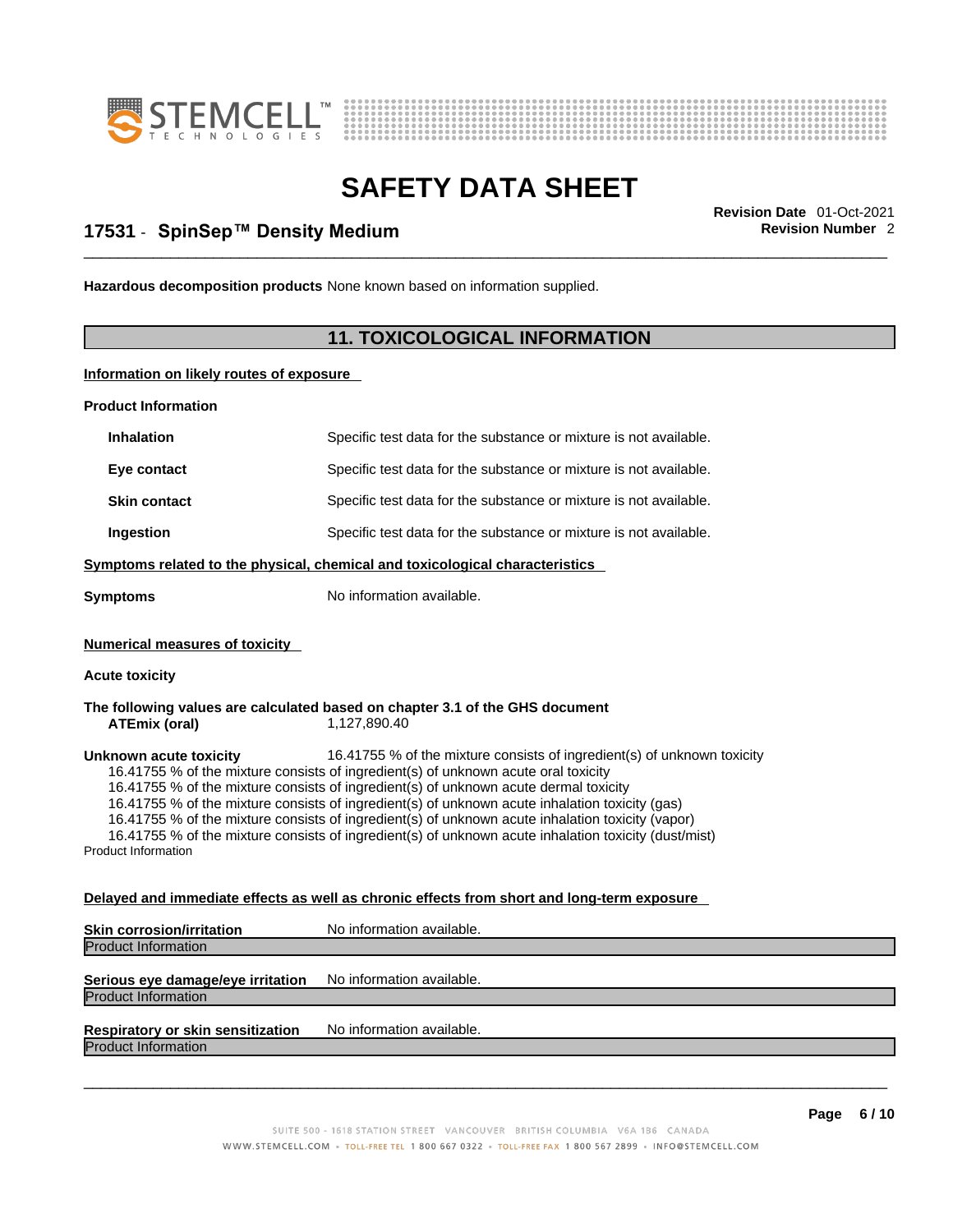



## \_\_\_\_\_\_\_\_\_\_\_\_\_\_\_\_\_\_\_\_\_\_\_\_\_\_\_\_\_\_\_\_\_\_\_\_\_\_\_\_\_\_\_\_\_\_\_\_\_\_\_\_\_\_\_\_\_\_\_\_\_\_\_\_\_\_\_\_\_\_\_\_\_\_\_\_\_\_\_\_\_\_\_\_\_\_\_\_\_\_\_\_\_ **Revision Date** 01-Oct-2021 **17531** - **SpinSep™ Density Medium Revision Number** 2

| <b>Germ cell mutagenicity</b>                                                              | No information available.                               |  |  |
|--------------------------------------------------------------------------------------------|---------------------------------------------------------|--|--|
| <b>Product Information</b>                                                                 |                                                         |  |  |
| Carcinogenicity                                                                            | No information available.                               |  |  |
| <b>Reproductive toxicity</b>                                                               | No information available.                               |  |  |
| <b>Product Information</b>                                                                 |                                                         |  |  |
| <b>STOT - single exposure</b>                                                              | No information available.<br><b>Product Information</b> |  |  |
| No information available.<br><b>STOT - repeated exposure</b><br><b>Product Information</b> |                                                         |  |  |
|                                                                                            |                                                         |  |  |
| <b>Aspiration hazard</b>                                                                   | No information available.                               |  |  |
|                                                                                            |                                                         |  |  |

#### **12. ECOLOGICAL INFORMATION**

| <b>Ecotoxicity</b>                   |                                    |  |
|--------------------------------------|------------------------------------|--|
| <b>Product Information</b>           |                                    |  |
| <b>Persistence and degradability</b> | No information available.          |  |
| <b>Bioaccumulation</b>               | There is no data for this product. |  |
|                                      |                                    |  |
| Other adverse effects                | No information available.          |  |

#### **13. DISPOSAL CONSIDERATIONS**

| Waste treatment methods                |                                                                                                                    |
|----------------------------------------|--------------------------------------------------------------------------------------------------------------------|
| Waste from residues/unused<br>products | Dispose of in accordance with local regulations. Dispose of waste in accordance with<br>environmental legislation. |
| <b>Contaminated packaging</b>          | Do not reuse empty containers.                                                                                     |

### **14. TRANSPORT INFORMATION**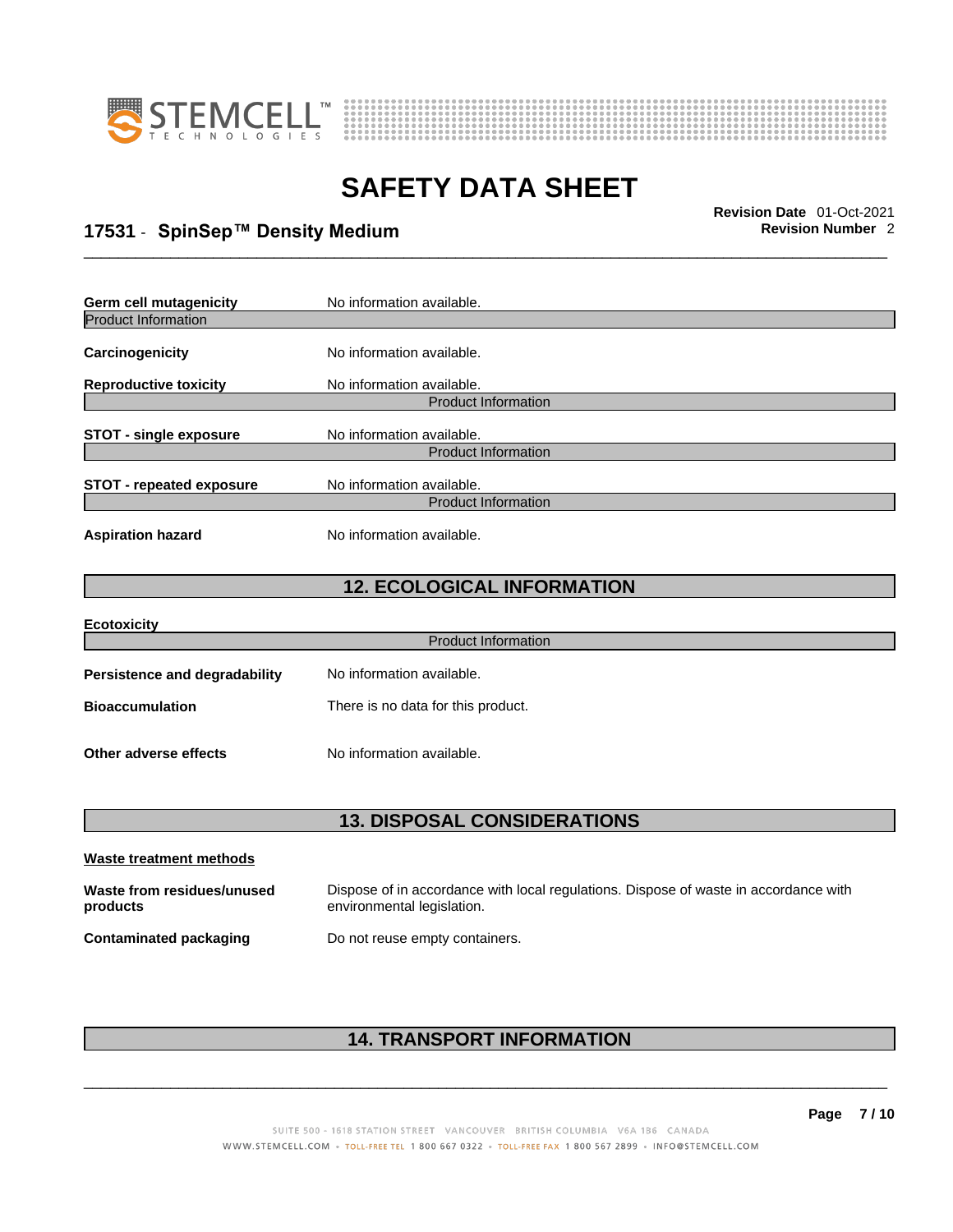



\_\_\_\_\_\_\_\_\_\_\_\_\_\_\_\_\_\_\_\_\_\_\_\_\_\_\_\_\_\_\_\_\_\_\_\_\_\_\_\_\_\_\_\_\_\_\_\_\_\_\_\_\_\_\_\_\_\_\_\_\_\_\_\_\_\_\_\_\_\_\_\_\_\_\_\_\_\_\_\_\_\_\_\_\_\_\_\_\_\_\_\_\_ **Revision Date** 01-Oct-2021 **17531** - **SpinSep™ Density Medium Revision Number** 2

| <b>DOT</b>  | Not regulated |
|-------------|---------------|
| <u>TDG</u>  | Not regulated |
| <b>MEX</b>  | Not regulated |
| ICAO (air)  | Not regulated |
| IATA        | Not regulated |
| <b>IMDG</b> | Not regulated |
| <b>RID</b>  | Not regulated |
| <b>ADR</b>  | Not regulated |
| <b>ADN</b>  | Not regulated |

**15. REGULATORY INFORMATION** 

| <b>International Inventories</b> |                 |
|----------------------------------|-----------------|
| <b>TSCA</b>                      | Does not comply |
| <b>DSL/NDSL</b>                  | Does not comply |
| <b>EINECS/ELINCS</b>             | Does not comply |
| <b>ENCS</b>                      | Does not comply |
| <b>IECSC</b>                     | Does not comply |
| <b>KECL</b>                      | Does not comply |
| <b>PICCS</b>                     | Does not comply |
| <b>AICS</b>                      | Does not comply |

 **Legend:** 

 **TSCA** - United States Toxic Substances Control Act Section 8(b) Inventory

 **DSL/NDSL** - Canadian Domestic Substances List/Non-Domestic Substances List

 **EINECS/ELINCS** - European Inventory of Existing Chemical Substances/European List of Notified Chemical Substances

 **ENCS** - Japan Existing and New Chemical Substances

 **IECSC** - China Inventory of Existing Chemical Substances

 **KECL** - Korean Existing and Evaluated Chemical Substances

 **PICCS** - Philippines Inventory of Chemicals and Chemical Substances

 **AICS** - Australian Inventory of Chemical Substances

#### **US Federal Regulations**

#### **SARA 313**

Section 313 of Title III of the Superfund Amendments and Reauthorization Act of 1986 (SARA). This product does not contain any chemicals which are subject to the reporting requirements of the Act and Title 40 of the Code of Federal Regulations, Part 372.

#### **SARA 311/312 Hazard Categories**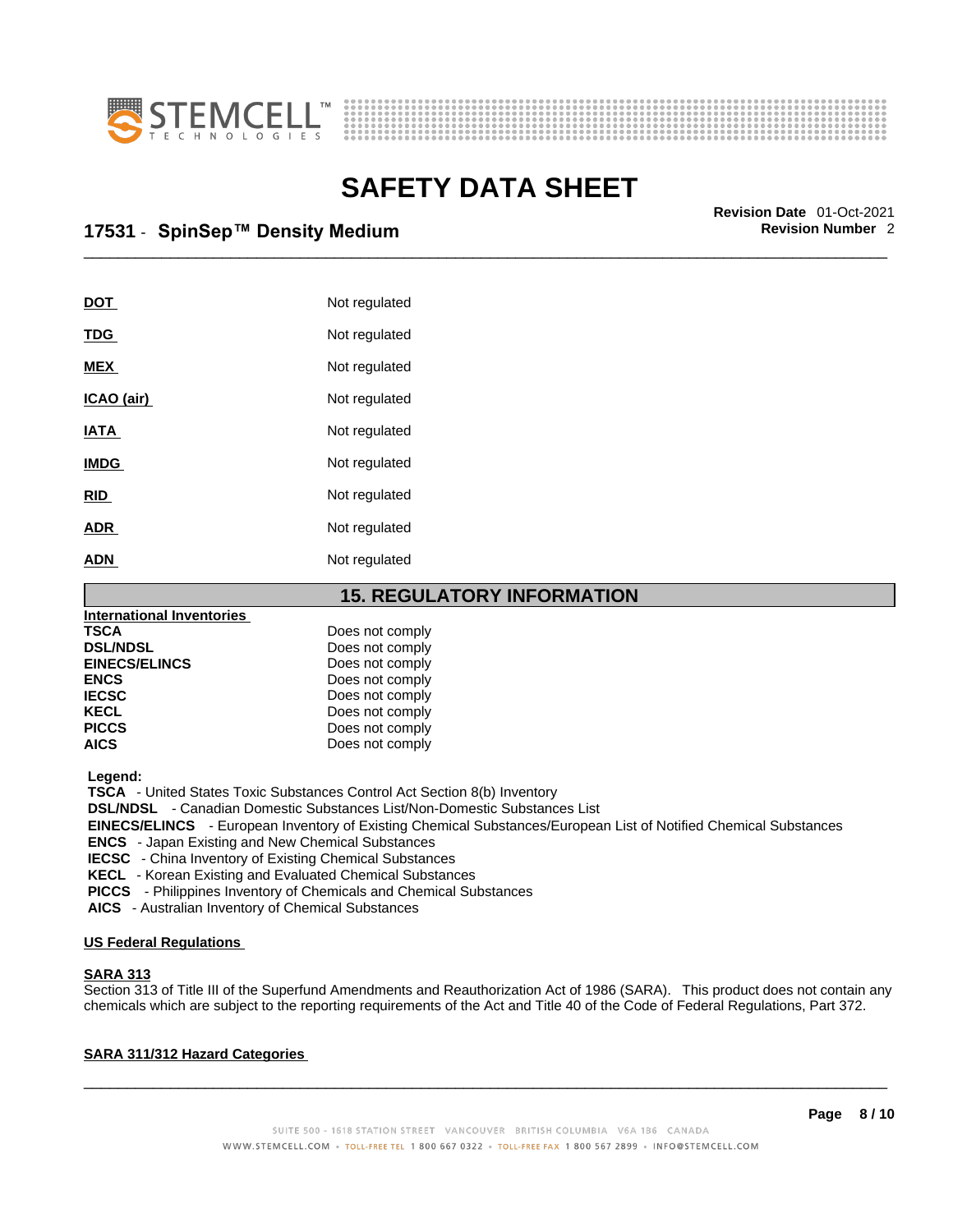



## \_\_\_\_\_\_\_\_\_\_\_\_\_\_\_\_\_\_\_\_\_\_\_\_\_\_\_\_\_\_\_\_\_\_\_\_\_\_\_\_\_\_\_\_\_\_\_\_\_\_\_\_\_\_\_\_\_\_\_\_\_\_\_\_\_\_\_\_\_\_\_\_\_\_\_\_\_\_\_\_\_\_\_\_\_\_\_\_\_\_\_\_\_ **Revision Date** 01-Oct-2021 **17531** - **SpinSep™ Density Medium Revision Number** 2

| Acute health hazard               | No. |  |
|-----------------------------------|-----|--|
| Chronic Health Hazard             | No. |  |
| Fire hazard                       | N∩  |  |
| Sudden release of pressure hazard | No. |  |
| Reactive Hazard                   | N٥  |  |

#### **CWA** (Clean Water Act)

This product does not contain any substances regulated as pollutants pursuant to the Clean Water Act (40 CFR 122.21 and 40 CFR 122.42).

#### **CERCLA**

This material, as supplied, does not contain any substances regulated as hazardous substances under the Comprehensive Environmental Response Compensation and Liability Act (CERCLA) (40 CFR 302) or the Superfund Amendments and Reauthorization Act (SARA) (40 CFR 355). There may be specific reporting requirements at the local, regional, or state level pertaining to releases of this material.

#### **US State Regulations**

#### **California Proposition 65**

This product does not contain any Proposition 65 chemicals.

#### **U.S. State Right-to-Know Regulations**

#### **US State Regulations**

| $\mathcal L$ hemical name | New Jersey | <b>Massachusetts</b> | Pennsylvania |
|---------------------------|------------|----------------------|--------------|
| Water                     |            |                      |              |
| 7700<br>ٹ-18<br>∶ >∠-     |            |                      |              |

#### **U.S. EPA Label Information**

**EPA Pesticide Registration Number** Not applicable

#### **16. OTHER INFORMATION, INCLUDING DATE OF PREPARATION OF THE LAST REVISION**

**Prepared By, State Control. STEMCELL Technologies Canada Inc.** Cuality Control. STEMCELL Technologies Canada Inc.

**Revision Date** 01-Oct-2021

**Revision Note** Noinformation available. **Disclaimer**

The information provided in this Safety Data Sheet is correct to the best of our knowledge, information and belief at the date of its publication. The information given is designed only as a guidance for safe handling, use, processing, storage,